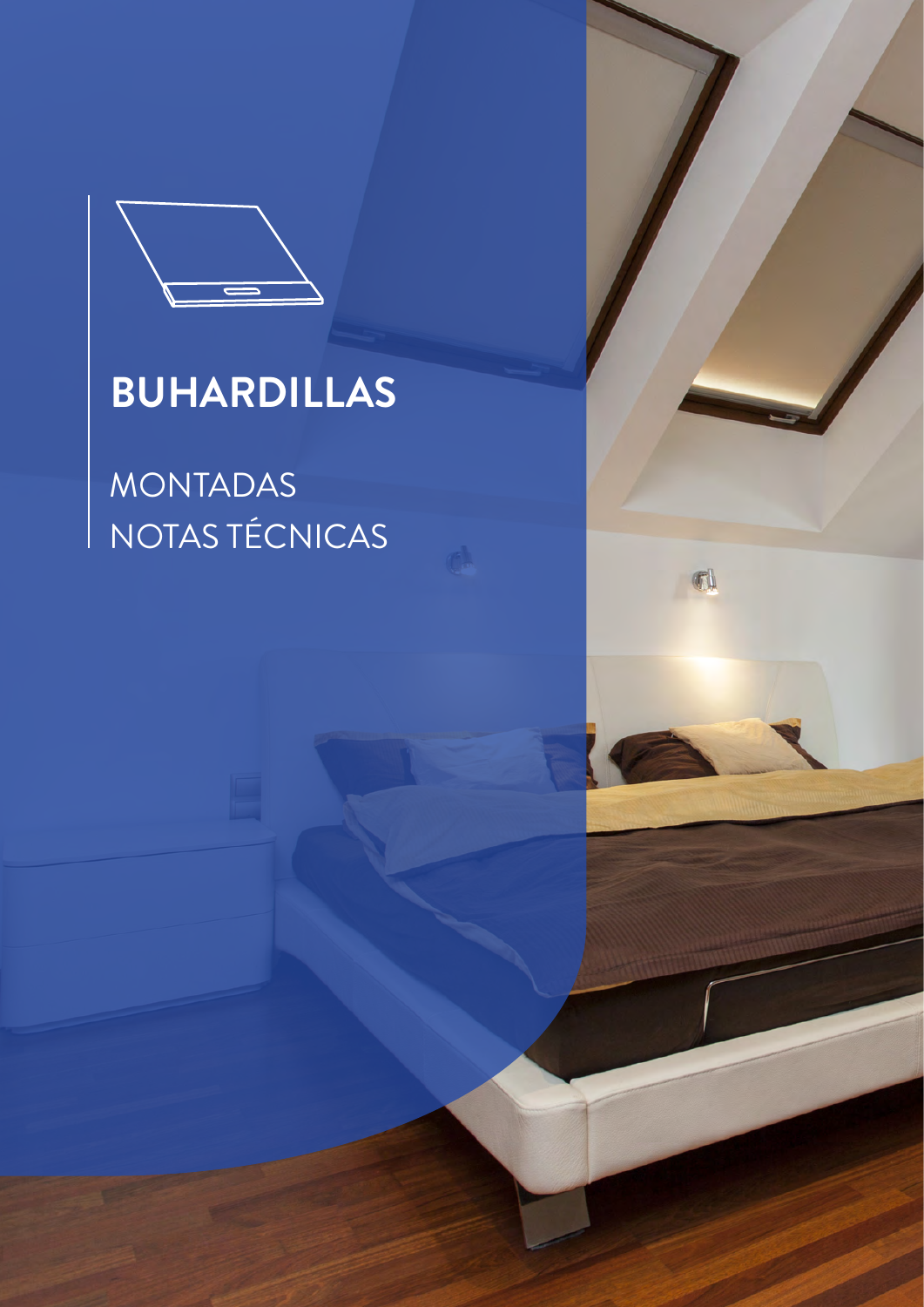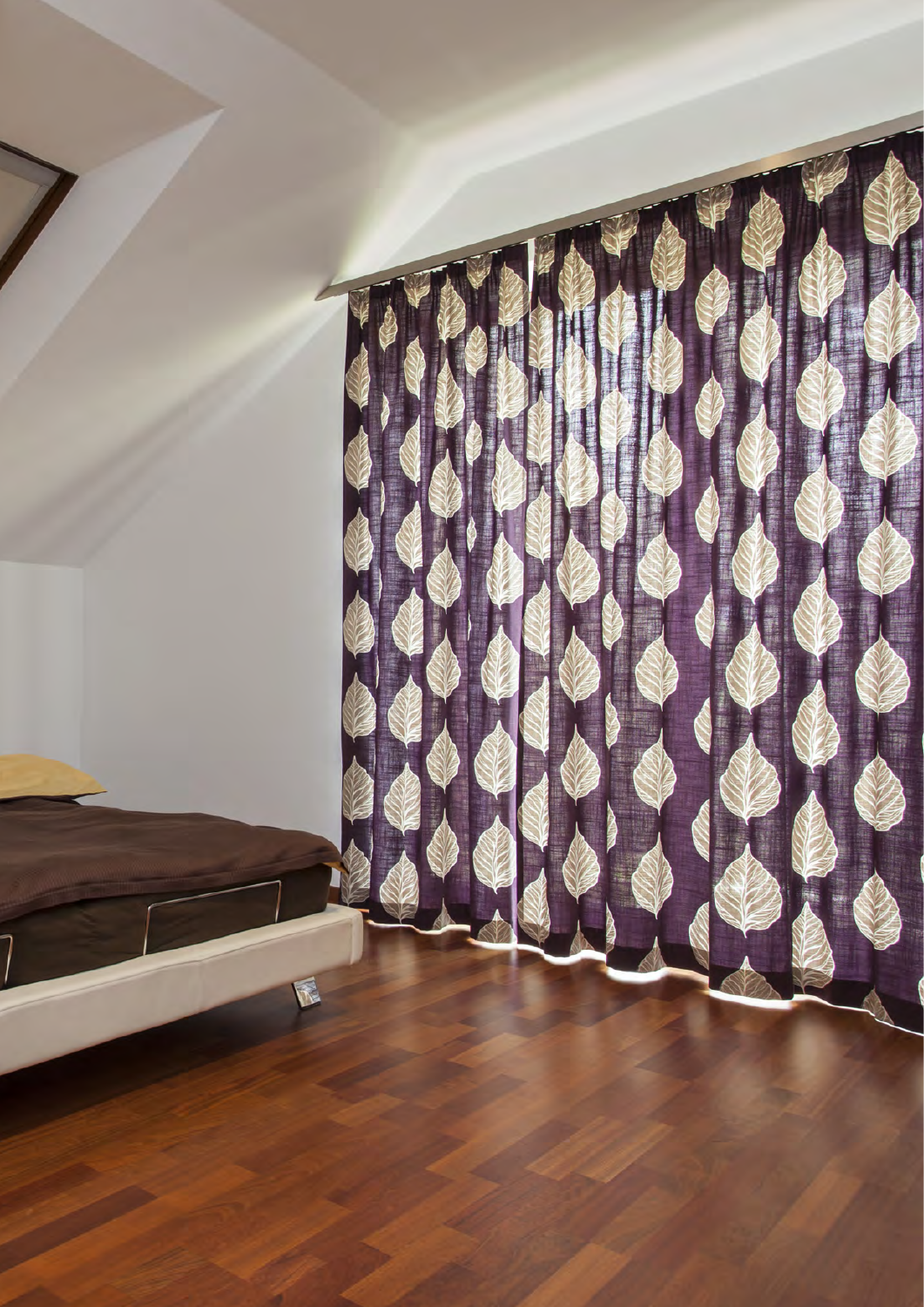# BUHARDILLAS MONTADAS 184 | BUHARDILLAS



### BUHARDILLA MONTADA COMPLETA

### TEJIDO FOSCURIT TEJIDO 3500P

| <b>ALTO/ANCHO</b> | 40  | 60  | 80  | 100 | 120 |
|-------------------|-----|-----|-----|-----|-----|
| 40                | 180 | 233 | 287 | 327 | 379 |
| 60                | 243 | 268 | 309 | 362 | 415 |
| 80                | 249 | 292 | 343 | 393 | 444 |
| 100               | 273 | 323 | 377 | 427 | 480 |
| 120               | 307 | 357 | 408 | 463 | 514 |
| 140               | 338 | 391 | 442 | 493 | 546 |

| <b>ALTO/ ANCHO</b> | 40  | 60  | 80  | 100 | 120 |
|--------------------|-----|-----|-----|-----|-----|
| 40                 | 189 | 245 | 301 | 343 | 397 |
| 60                 | 255 | 281 | 324 | 380 | 435 |
| 80                 | 261 | 306 | 360 | 413 | 466 |
| 100                | 286 | 339 | 396 | 448 | 504 |
| 120                | 322 | 375 | 428 | 486 | 540 |
| 140                | 355 | 410 | 464 | 517 | 573 |
|                    |     |     |     |     |     |

KITS STOR RIELES PANELES JAPONESES ENROLLABLES VERTICALES VENECIANAS